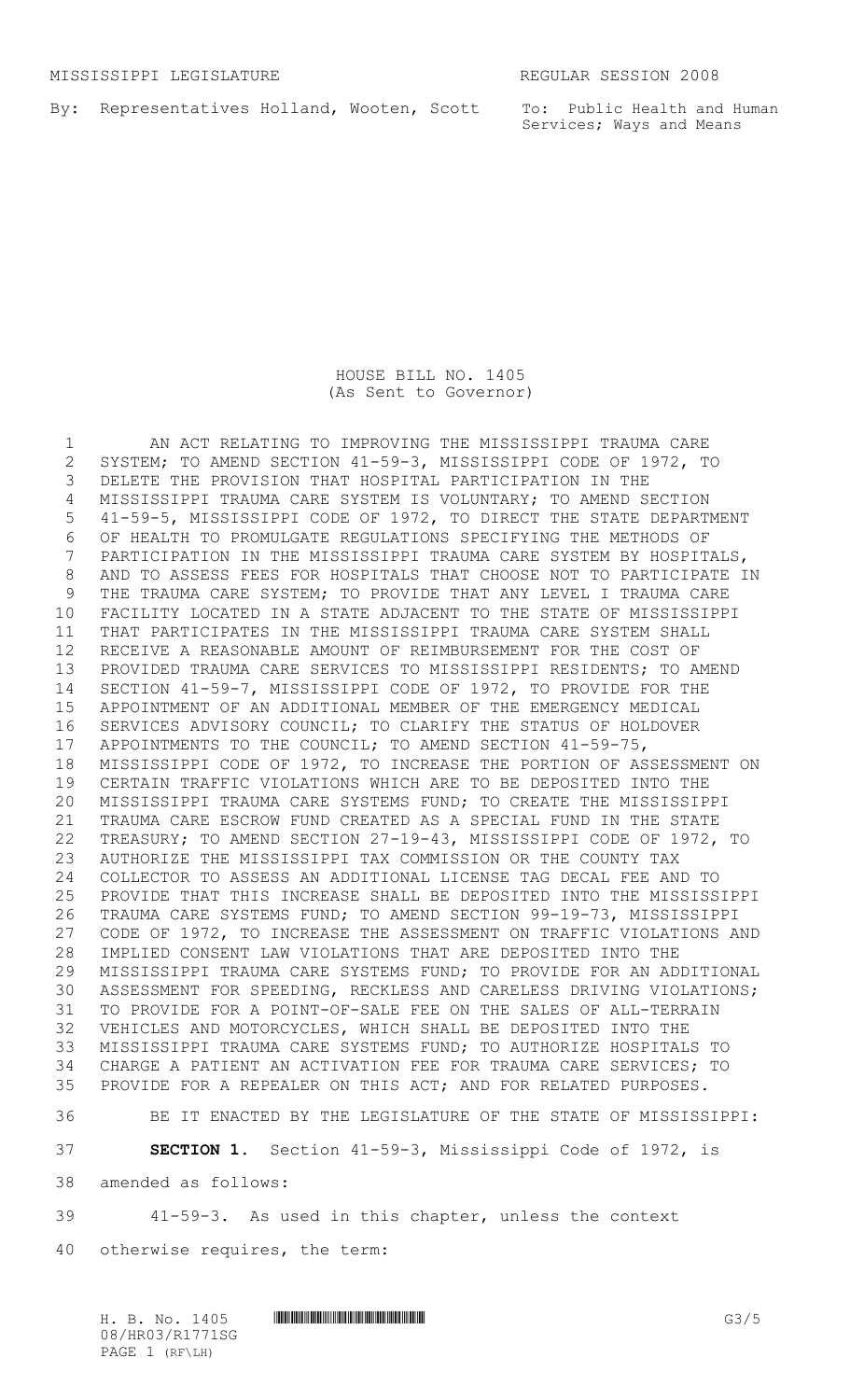(a) "Ambulance" means any privately or publicly owned land or air vehicle that is especially designed, constructed, modified or equipped to be used, maintained and operated upon the streets, highways or airways of this state to assist persons who are sick, injured, wounded, or otherwise incapacitated or helpless;

 (b) "Permit" means an authorization issued for an ambulance vehicle and/or a special use EMS vehicle as meeting the standards adopted under this chapter;

 (c) "License" means an authorization to any person, firm, corporation, or governmental division or agency to provide ambulance services in the State of Mississippi;

 (d) "Emergency medical technician" means an individual who possesses a valid emergency medical technician's certificate issued under the provisions of this chapter;

 (e) "Certificate" means official acknowledgment that an individual has successfully completed (i) the recommended basic emergency medical technician training course referred to in this chapter which entitles that individual to perform the functions and duties of an emergency medical technician, or (ii) the recommended medical first responder training course referred to in this chapter which entitles that individual to perform the functions and duties of a medical first responder;

(f) "Board" means the State Board of Health;

 (g) "Department" means the State Department of Health, Division of Emergency Medical Services;

 (h) "Executive officer" means the Executive Officer of the State Board of Health, or his designated representative;

 (i) "First responder" means a person who uses a limited amount of equipment to perform the initial assessment of and intervention with sick, wounded or otherwise incapacitated persons;

 $H. B. No. 1405$  **HROSHROSHROSHROSHROSHROSHROSH** 08/HR03/R1771SG PAGE 2 (RF\LH)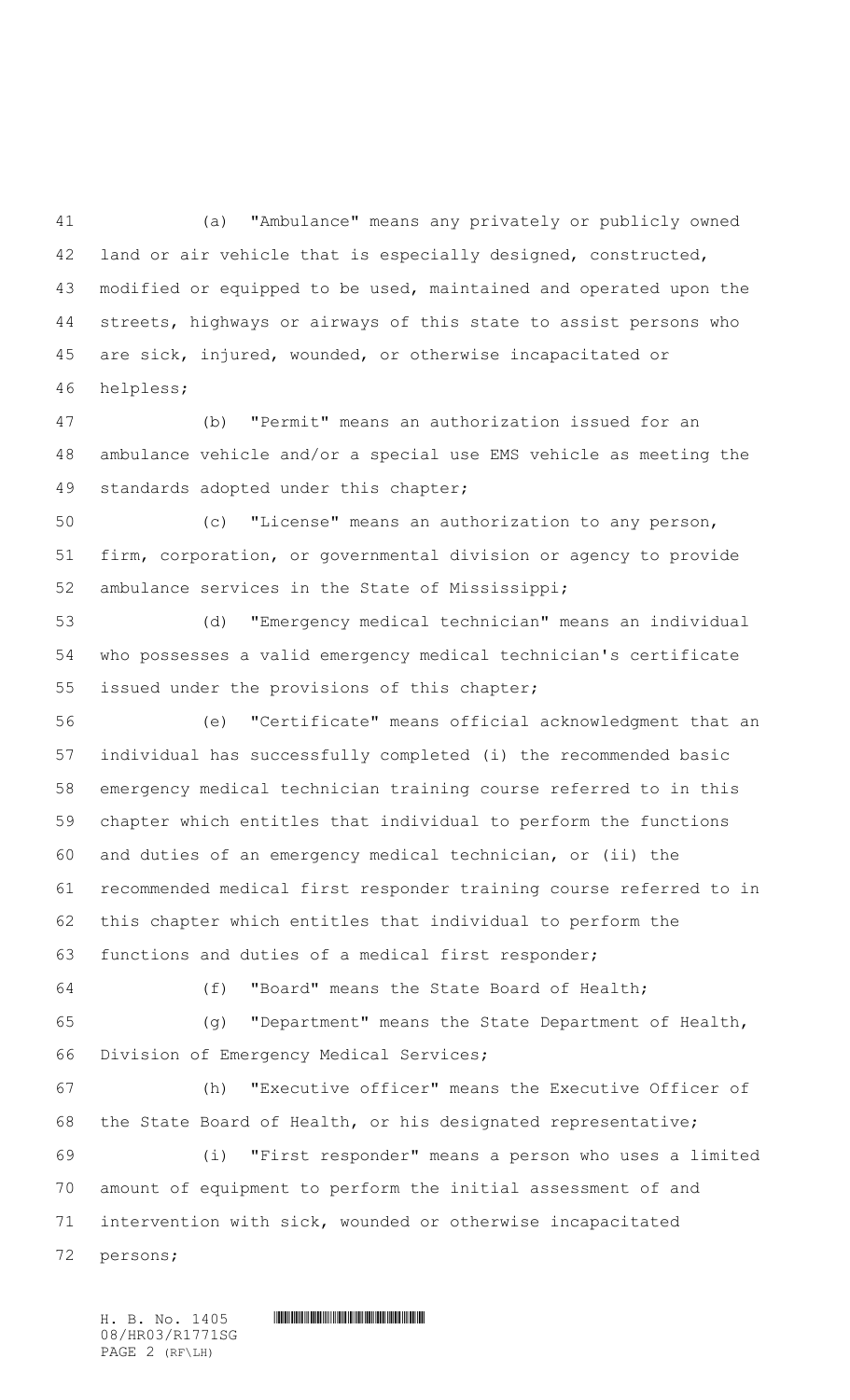(j) "Medical first responder" means a person who uses a limited amount of equipment to perform the initial assessment of and intervention with sick, wounded or otherwise incapacitated persons who (i) is trained to assist other EMS personnel by successfully completing, and remaining current in refresher training in accordance with, an approved "First Responder: National Standard Curriculum" training program, as developed and promulgated by the United States Department of Transportation, (ii) is nationally registered as a first responder by the National Registry of Emergency Medical Technicians; and (iii) is certified 83 as a medical first responder by the State Department of Health, 84 Division of Emergency Medical Services;

 (k) "Invalid vehicle" means any privately or publicly owned land or air vehicle that is maintained, operated and used only to transport persons routinely who are convalescent or otherwise nonambulatory and do not require the service of an 89 emergency medical technician while in transit;

 (l) "Special use EMS vehicle" means any privately or publicly owned land, water or air emergency vehicle used to 92 support the provision of emergency medical services. These 93 vehicles shall not be used routinely to transport patients;

 (m) "Trauma care system" or "trauma system" means a formally organized arrangement of health care resources that has been designated by the department by which major trauma victims 97 are triaged, transported to and treated at trauma care facilities;

 (n) "Trauma care facility" or "trauma center" means a hospital located in the State of Mississippi or a Level I trauma care facility or center located in a state contiguous to the State of Mississippi that has been designated by the department to perform specified trauma care services within a trauma care system pursuant to standards adopted by the department; **\* \* \***

 (o) "Trauma registry" means a collection of data on patients who receive hospital care for certain types of injuries.

 $H. B. No. 1405$  . HENDIFFERENTIAL SERVICE SERVICE SERVICE SERVICE SERVICE SERVICE SERVICE SERVICE SERVICE SERVICE SERVICE SERVICE SERVICE SERVICE SERVICE SERVICE SERVICE SERVICE SERVICE SERVICE SERVICE SERVICE SERVICE SERVI 08/HR03/R1771SG PAGE 3 (RF\LH)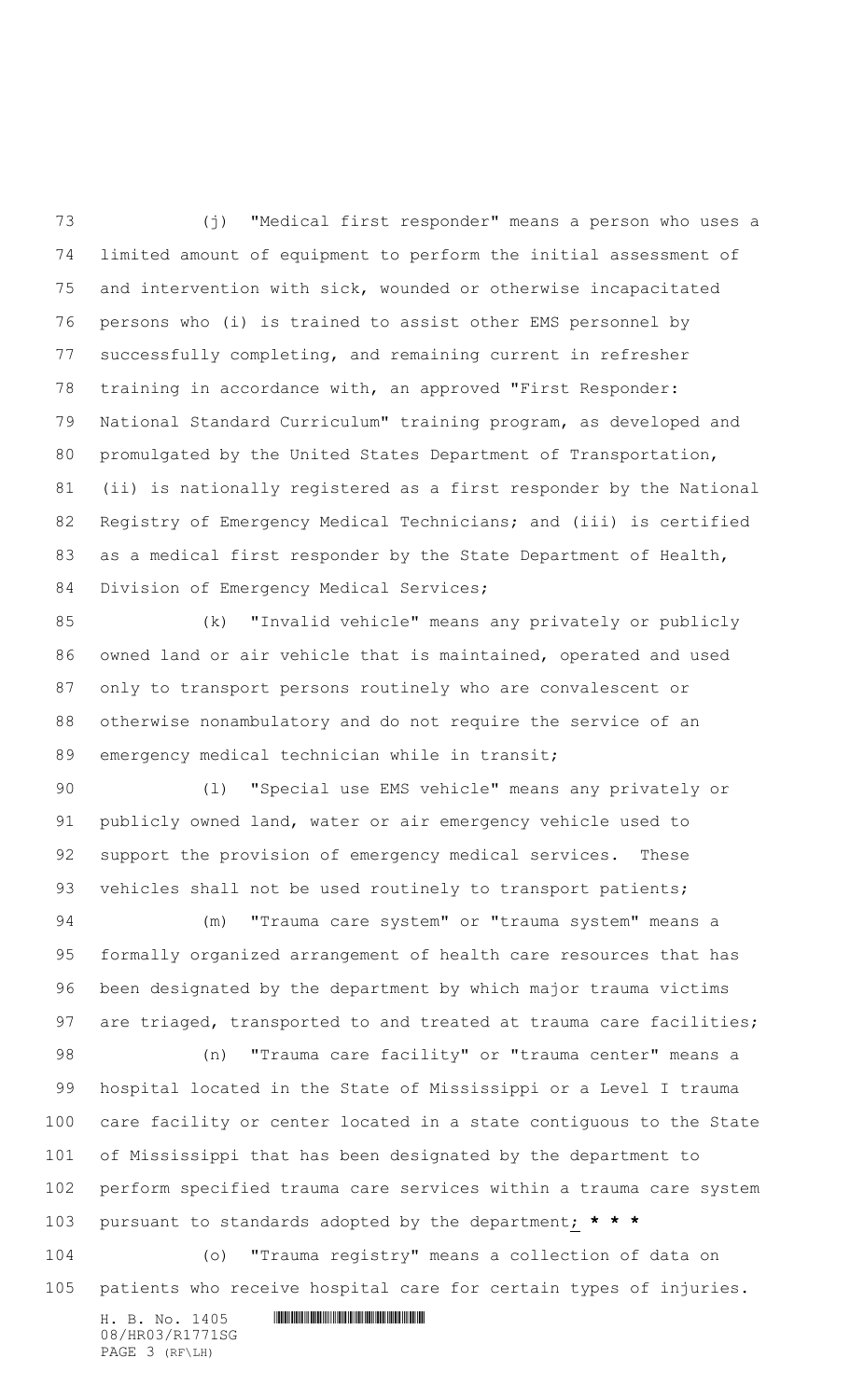Such data are primarily designed to ensure quality trauma care and outcomes in individual institutions and trauma systems, but have the secondary purpose of providing useful data for the surveillance of injury morbidity and mortality;

 (p) "Emergency medical condition" means a medical condition manifesting itself by acute symptoms of sufficient severity, including severe pain, psychiatric disturbances and/or symptoms of substance abuse, such that a prudent layperson who possesses an average knowledge of health and medicine could reasonably expect the absence of immediate medical attention to result in placing the health of the individual (or, with respect to a pregnant woman, the health of the woman or her unborn child) in serious jeopardy, serious impairment to bodily functions, or serious dysfunction of any bodily organ or part;

 (q) "Emergency medical call" means a situation that is presumptively classified at time of dispatch to have a high index of probability that an emergency medical condition or other situation exists that requires medical intervention as soon as possible to reduce the seriousness of the situation, or when the exact circumstances are unknown, but the nature of the request is suggestive of a true emergency where a patient may be at risk;

 (r) "Emergency response" means responding immediately at the basic life support or advanced life support level of service to an emergency medical call. An immediate response is one in which the ambulance supplier begins as quickly as possible 131 to take the steps necessary to respond to the call;

 (s) "Emergency mode" means an ambulance or special use EMS vehicle operating with emergency lights and warning siren (or warning siren and air horn) while engaged in an emergency medical call.

 **SECTION 2.** Section 41-59-5, Mississippi Code of 1972, is amended as follows:

 $H. B. No. 1405$  **HROSHROSHROSHROSHROSHROSHROSH** 08/HR03/R1771SG PAGE 4 (RF\LH)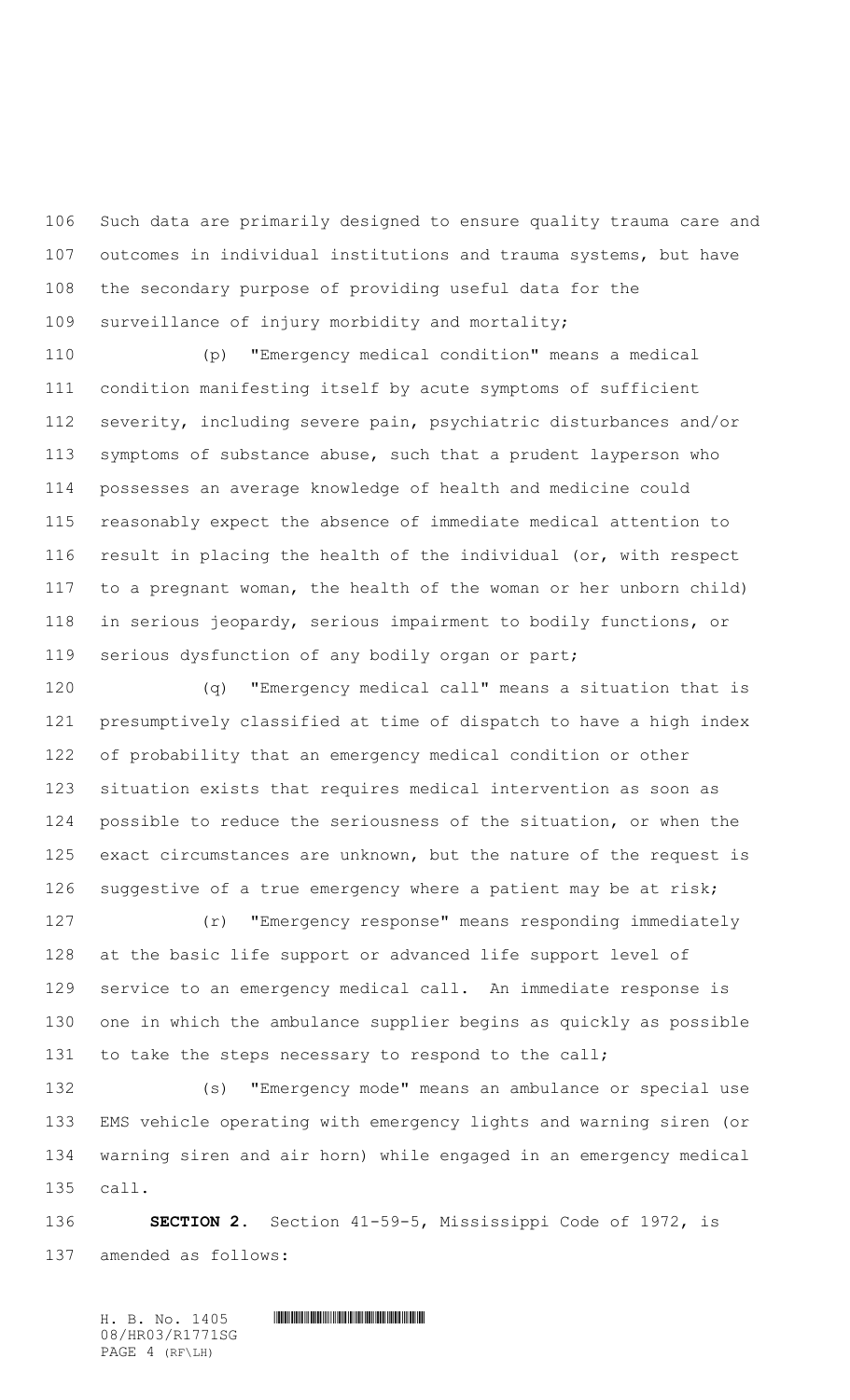41-59-5. (1) The State Board of Health shall establish and maintain a program for the improvement and regulation of emergency medical services (hereinafter EMS) in the State of Mississippi. The responsibility for implementation and conduct of this program shall be vested in the State Health Officer of the State Board of Health along with such other officers and boards as may be specified by law or regulation.

 (2) The board shall provide for the regulation and licensing of public and private ambulance service, inspection and issuance of permits for ambulance vehicles, training and certification of EMS personnel, including drivers and attendants, the development and maintenance of a statewide EMS records program, development and adoption of EMS regulations, the coordination of an EMS communications system, and other related EMS activities.

 (3) The board is authorized to promulgate and enforce such rules, regulations and minimum standards as needed to carry out the provisions of this chapter.

 (4) The board is authorized to receive any funds appropriated to the board from the Emergency Medical Services Operating Fund created in Section 41-59-61 and is further authorized, with the Emergency Medical Services Advisory Council acting in an advisory capacity, to administer the disbursement of such funds to the counties, municipalities and organized emergency medical service districts and the utilization of such funds by the same, as provided in Section 41-59-61.

 (5) The department acting as the lead agency, in consultation with and having solicited advice from the EMS Advisory Council, shall develop a uniform nonfragmented inclusive statewide trauma care system that provides excellent patient care. It is the intent of the Legislature that the purpose of this system is to reduce death and disability resulting from traumatic injury, and in order to accomplish this goal it is necessary to assign additional responsibilities to the department. The

 $H. B. No. 1405$  . HENDIFFERENTIAL SERVICE SERVICE SERVICE SERVICE SERVICE SERVICE SERVICE SERVICE SERVICE SERVICE SERVICE SERVICE SERVICE SERVICE SERVICE SERVICE SERVICE SERVICE SERVICE SERVICE SERVICE SERVICE SERVICE SERVI 08/HR03/R1771SG PAGE 5 (RF\LH)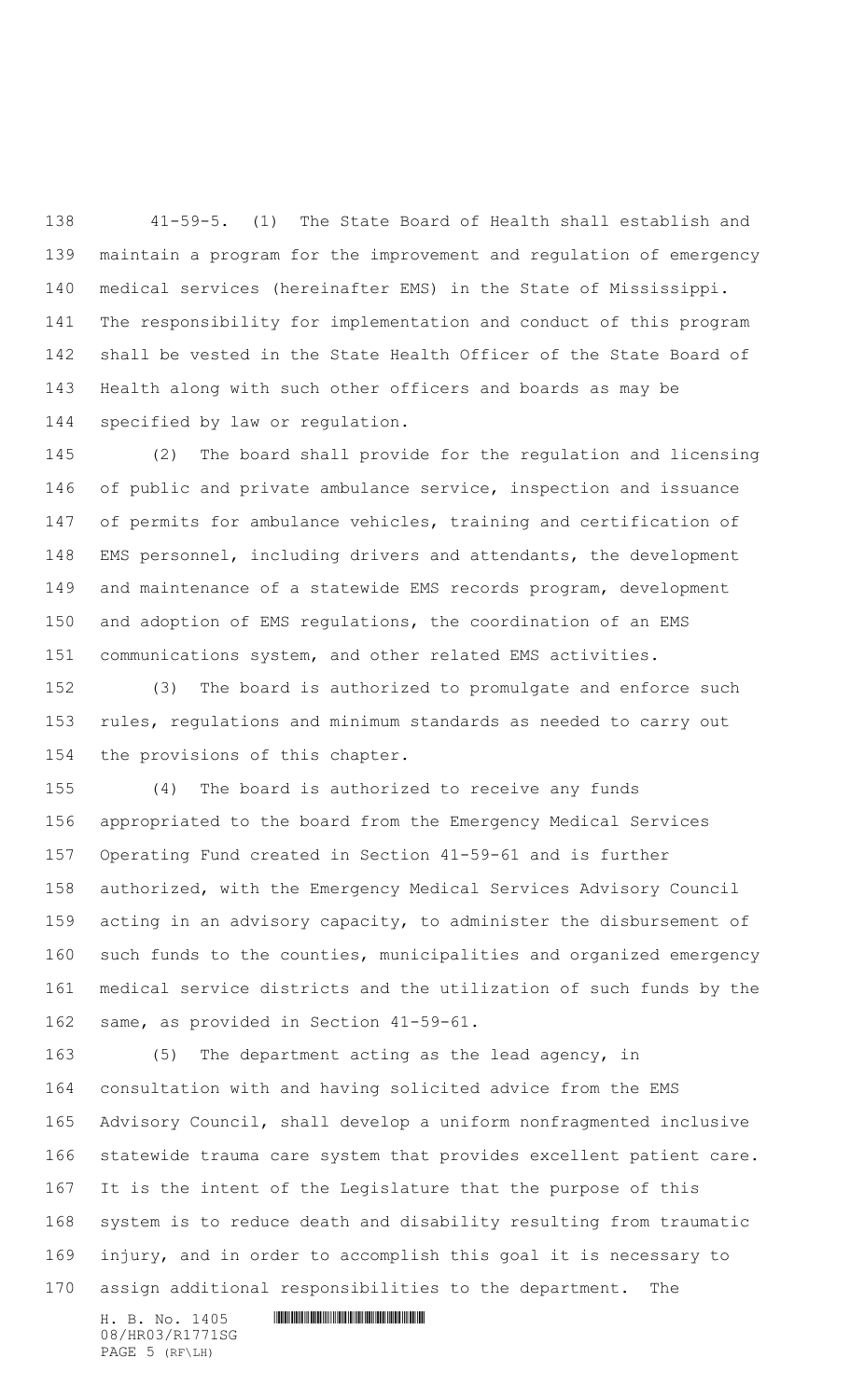department is assigned the responsibility for creating, implementing and managing the statewide trauma care system. The department shall be designated as the lead agency for trauma care systems development. The department shall develop and administer trauma regulations that include, but are not limited to, the Mississippi Trauma Care System Plan, trauma system standards, trauma center designations, field triage, interfacility trauma transfer, EMS aero medical transportation, trauma data collection, trauma care system evaluation and management of state trauma systems funding. The department shall promulgate regulations specifying the methods and procedures by which Mississippi-licensed acute care facilities shall participate in the statewide trauma system. Those regulations shall include mechanisms for determining the appropriate level of participation for each facility or class of facilities. The department shall also adopt a schedule of fees to be assessed for facilities that choose not to participate in the statewide trauma care system, or which participate at a level lower than the level at which they are capable of participating. The department shall promulgate rules and regulations necessary to effectuate this provision by September 1, 2008, with an implementation date of September 1, 2008. The department shall take the necessary steps to develop, adopt and implement the Mississippi Trauma Care System Plan and all associated trauma care system regulations necessary to implement the Mississippi trauma care system. The department shall cause the implementation of both professional and lay trauma education programs. These trauma educational programs shall include both clinical trauma education and injury prevention. As it is recognized that rehabilitation services are essential for traumatized individuals to be returned to active, productive lives, the department shall coordinate the development of the inclusive trauma system with the Mississippi Department of

08/HR03/R1771SG PAGE 6 (RF\LH)

 $H. B. No. 1405$  . HENDIFFERENTIAL SERVICE SERVICE SERVICE SERVICE SERVICE SERVICE SERVICE SERVICE SERVICE SERVICE SERVICE SERVICE SERVICE SERVICE SERVICE SERVICE SERVICE SERVICE SERVICE SERVICE SERVICE SERVICE SERVICE SERVI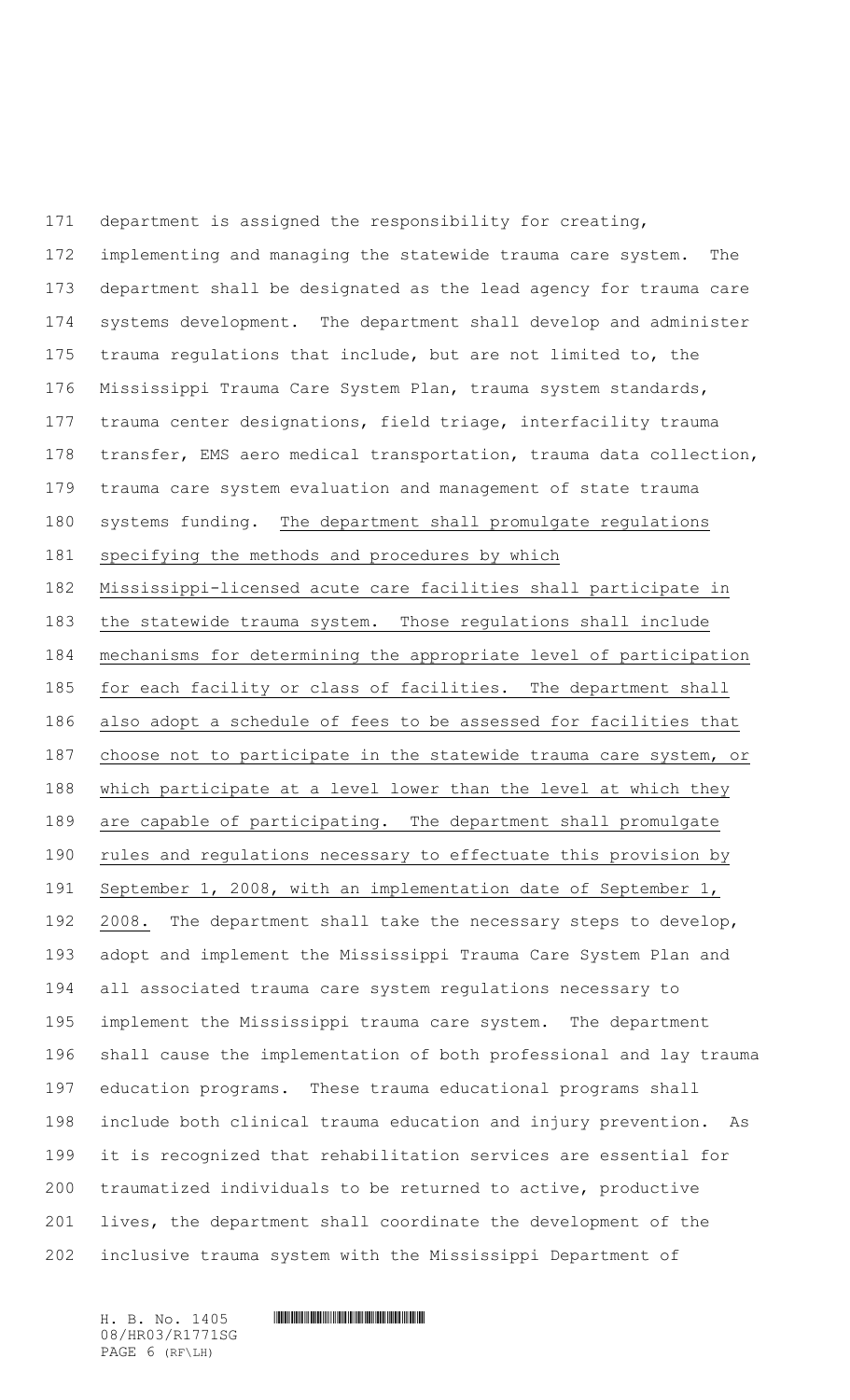Rehabilitation Services and all other appropriate rehabilitation systems.

 (6) The State Board of Health is authorized to receive any funds appropriated to the board from the Mississippi Trauma Care System Fund created in Section 41-59-75. It is further authorized, with the Emergency Medical Services Advisory Council and the Mississippi Trauma Advisory Committee acting in advisory capacities, to administer the disbursements of those funds according to adopted trauma care system regulations. Any Level I trauma care facility or center located in a state contiguous to the State of Mississippi that participates in the Mississippi trauma care system and has been designated by the department to perform specified trauma care services within the trauma care system under standards adopted by the department shall receive a reasonable amount of reimbursement from the department for the cost of providing trauma care services to Mississippi residents whose treatment is uncompensated.

 (7) In addition to the trauma-related duties provided for in this section, the Board of Health shall develop a plan for the delivery of services to Mississippi burn victims through the existing trauma care system of hospitals. Such plan shall be operational by July 1, 2005, and shall include:

 (a) Systems by which burn patients will be assigned or transferred to hospitals capable of meeting their needs;

 (b) Until the Mississippi Burn Center established at the University of Mississippi Medical Center under Section 1 of this act is operational, procedures for allocating funds appropriated from the Mississippi Burn Care Fund to hospitals that provide services to Mississippi burn victims; and

 (c) Such other provisions necessary to provide burn care for Mississippi residents, including reimbursement for travel, lodging, if no free lodging is available, meals and other

reasonable travel-related expenses incurred by burn victims,

 $H. B. No. 1405$  . HENDER THE SET OF SET OF SET OF SET OF SET OF SET OF SET OF SET OF SET OF SET OF SET OF SET OF SET OF SET OF SET OF SET OF SET OF SET OF SET OF SET OF SET OF SET OF SET OF SET OF SET OF SET OF SET OF SET O 08/HR03/R1771SG PAGE 7 (RF\LH)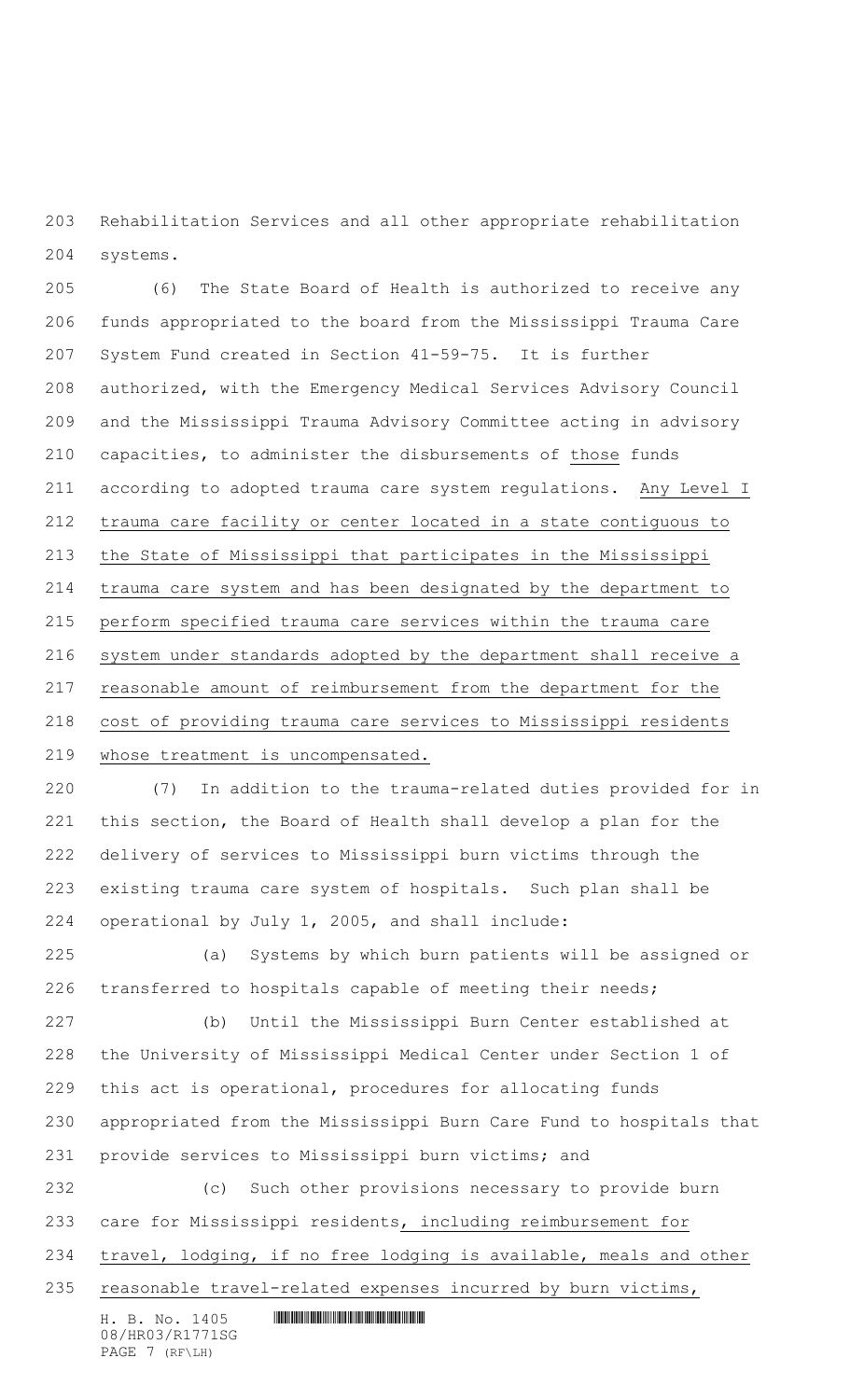family members and/or caregivers, as established by the State

Board of Health through rules and regulations.

 After the Mississippi Burn Center established at the University of Mississippi Medical Center under Section 37-115-45 is operational, the Board of Health shall revise the plan to include the Mississippi Burn Center.

 **SECTION 3.** Section 41-59-7, Mississippi Code of 1972, is amended as follows:

 41-59-7. (1) There is **\* \* \*** created an emergency medical services advisory council to consist of the following members who shall be appointed by the Governor:

 (a) One (1) licensed physician to be appointed from a list of nominees presented by the Mississippi Trauma Committee, American College of Surgeons;

 (b) One (1) licensed physician to be appointed from a list of nominees who are actively engaged in rendering emergency medical services presented by the Mississippi State Medical Association;

 (c) One (1) registered nurse whose employer renders emergency medical services, to be appointed from a list of nominees presented by the Mississippi Nurses Association;

 (d) Two (2) hospital administrators who are employees of hospitals which provide emergency medical services, to be appointed from a list of nominees presented by the Mississippi Hospital Association;

 (e) Two (2) operators of ambulance services; (f) Three (3) officials of county or municipal government;

 (g) One (1) licensed physician to be appointed from a list of nominees presented by the Mississippi Chapter of the American College of Emergency Physicians;

 $H. B. No. 1405$  **HROSHROSHROSHROSHROSHROSHROSH** 08/HR03/R1771SG PAGE 8 (RF\LH)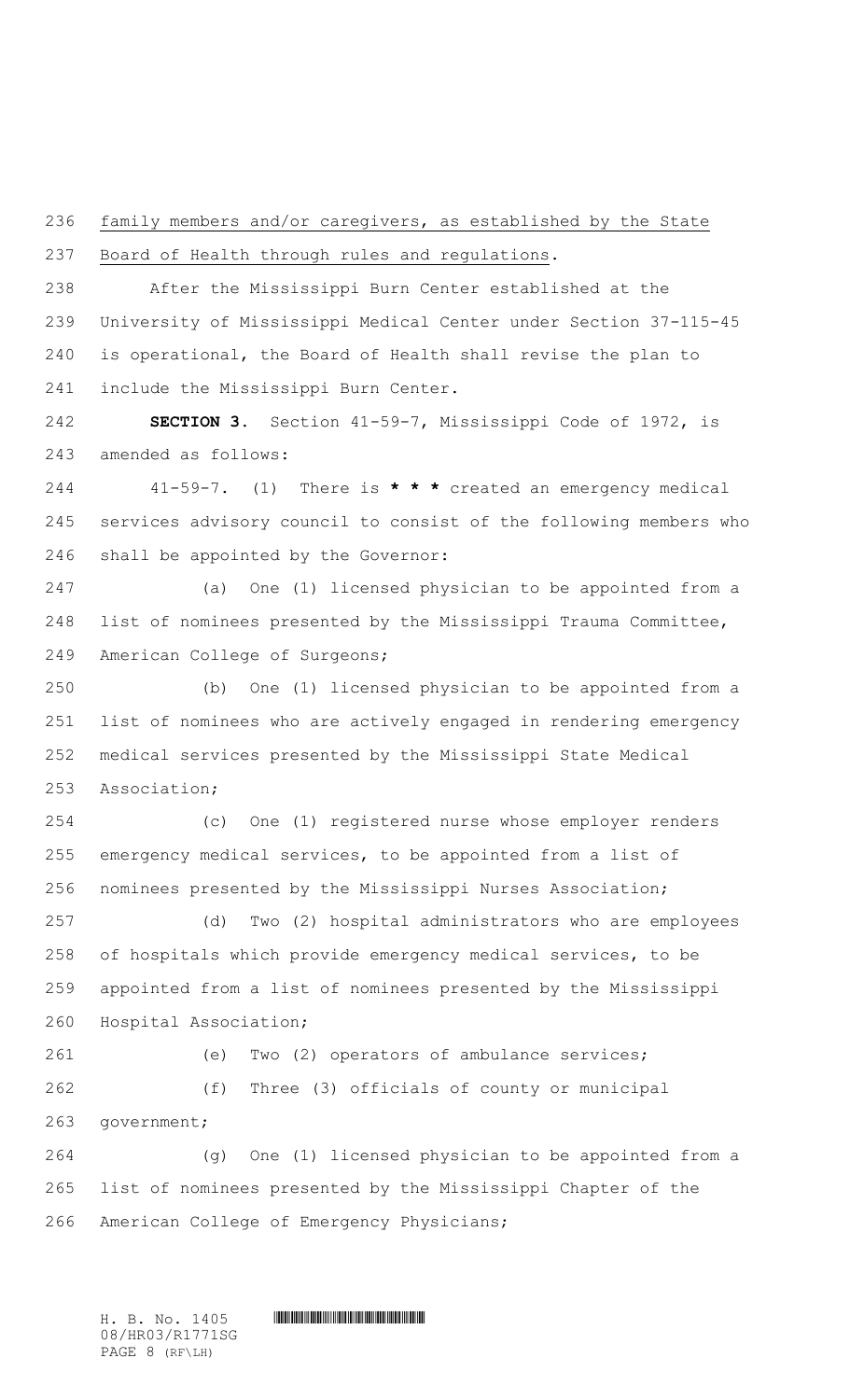(h) One (1) representative from each designated trauma care region, to be appointed from a list of nominees submitted by each region;

 (i) One (1) registered nurse to be appointed from a list of nominees submitted by the Mississippi Emergency Nurses Association;

 (j) One (1) EMT-Paramedic whose employer renders emergency medical services in a designated trauma care region; (k) One (1) representative from the Mississippi Department of Rehabilitation Services;

 (l) One (1) member who shall be a person who has been a recipient of trauma care in Mississippi or who has an immediate family member who has been a recipient of trauma care in Mississippi; **\* \* \***

 (m) One (1) licensed neurosurgeon to be appointed from a list of nominees presented by the Mississippi State Medical Association; and

 (n) One (1) licensed physician with certification or experience in trauma care to be appointed from a list of nominees presented by the Mississippi Medical and Surgical Association.

 The terms of the advisory council members shall begin on July 1, 1974. Four (4) members shall be appointed for a term of two (2) years, three (3) members shall be appointed for a term of three (3) years, and three (3) members shall be appointed for a term of four (4) years. Thereafter, members shall be appointed for a term of four (4) years. The executive officer or his designated representative shall serve as ex officio chairman of the advisory council. Advisory council members may hold over and shall continue to serve until a replacement is named by the

Governor.

 The advisory council shall meet at the call of the chairman at least annually. For attendance at such meetings, the members of the advisory council shall be reimbursed for their actual and

 $H. B. No. 1405$  . HENDIFFERENTIAL SERVICE SERVICE SERVICE SERVICE SERVICE SERVICE SERVICE SERVICE SERVICE SERVICE SERVICE SERVICE SERVICE SERVICE SERVICE SERVICE SERVICE SERVICE SERVICE SERVICE SERVICE SERVICE SERVICE SERVI 08/HR03/R1771SG PAGE 9 (RF\LH)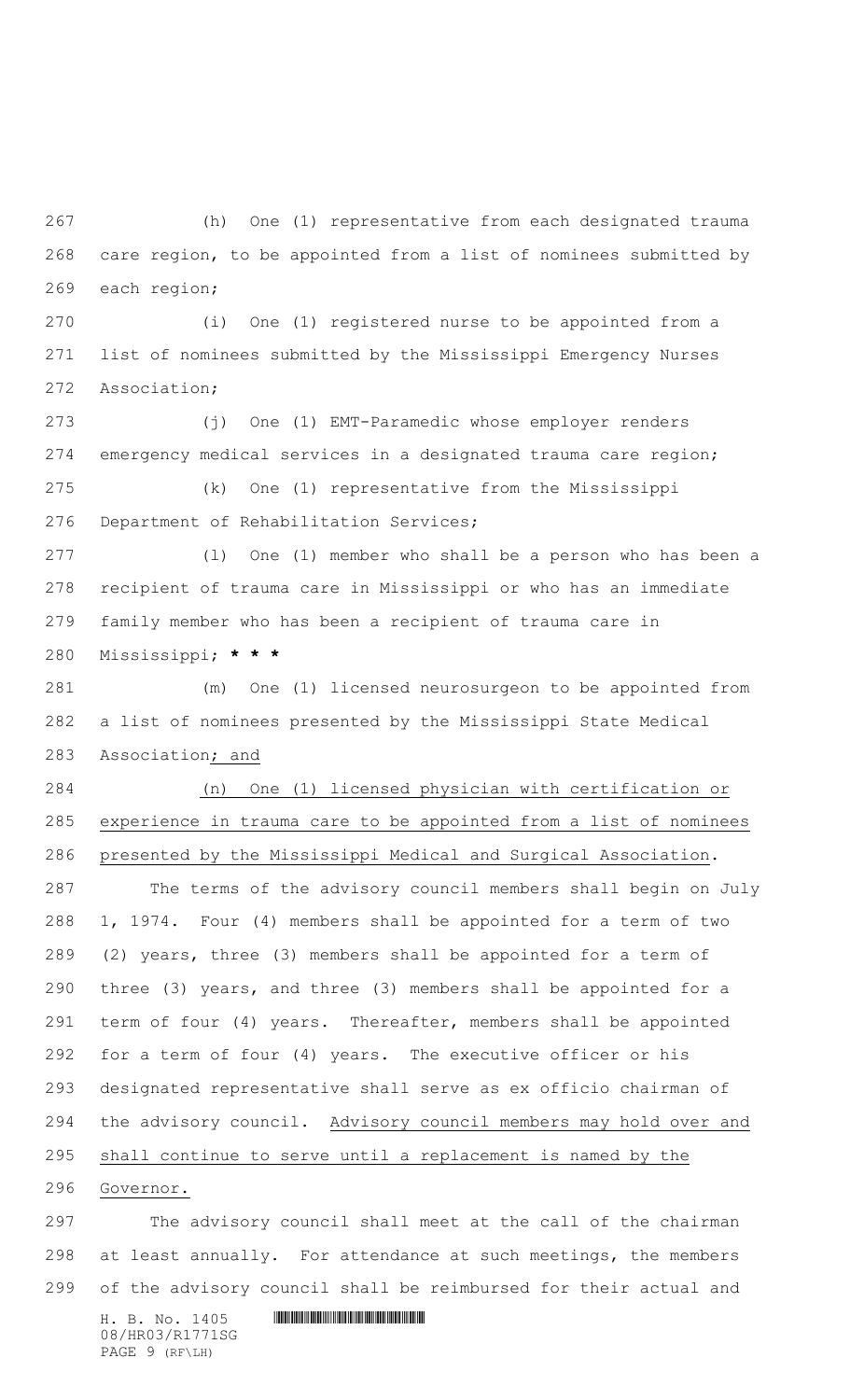necessary expenses including food, lodging and mileage as

 authorized by law, and they shall be paid per diem compensation authorized under Section 25-3-69.

 The advisory council shall advise and make recommendations to the board regarding rules and regulations promulgated pursuant to this chapter.

 (2) There is created a committee of the Emergency Medical Services Advisory Council to be named the Mississippi Trauma Advisory Committee (hereinafter "MTAC"). This committee shall act as the advisory body for trauma care system development and provide technical support to the department in all areas of trauma care system design, trauma standards, data collection and evaluation, continuous quality improvement, trauma care system funding, and evaluation of the trauma care system and trauma care programs. The membership of the Mississippi Trauma Advisory Committee shall be comprised of Emergency Medical Services Advisory Council members appointed by the chairman.

 **SECTION 4.** Section 41-59-75, Mississippi Code of 1972, is amended as follows:

 41-59-75. (1) The Mississippi Trauma Care Systems Fund is established. Fifteen Dollars (\$15.00) collected from each assessment of Twenty Dollars (\$20.00) under subsection (1) of Section 99-19-73 and Thirty Dollars (\$30.00) collected from each assessment of Forty-five Dollars (\$45.00) under subsection (2) of Section 99-19-73, as provided in Section 41-59-61, and any other funds made available for funding the trauma care system, shall be deposited into the fund. Funds appropriated from the Mississippi Trauma Care Systems Fund to the State Board of Health shall be made available for department administration and implementation of the comprehensive state trauma care plan for distribution by the department to designated trauma care regions for regional administration, for the department's trauma specific public information and education plan, and to provide hospital and

 $H. B. No. 1405$  . HENDIFFERENTIAL SERVICE SERVICE SERVICE SERVICE SERVICE SERVICE SERVICE SERVICE SERVICE SERVICE SERVICE SERVICE SERVICE SERVICE SERVICE SERVICE SERVICE SERVICE SERVICE SERVICE SERVICE SERVICE SERVICE SERVI 08/HR03/R1771SG PAGE 10 (RF\LH)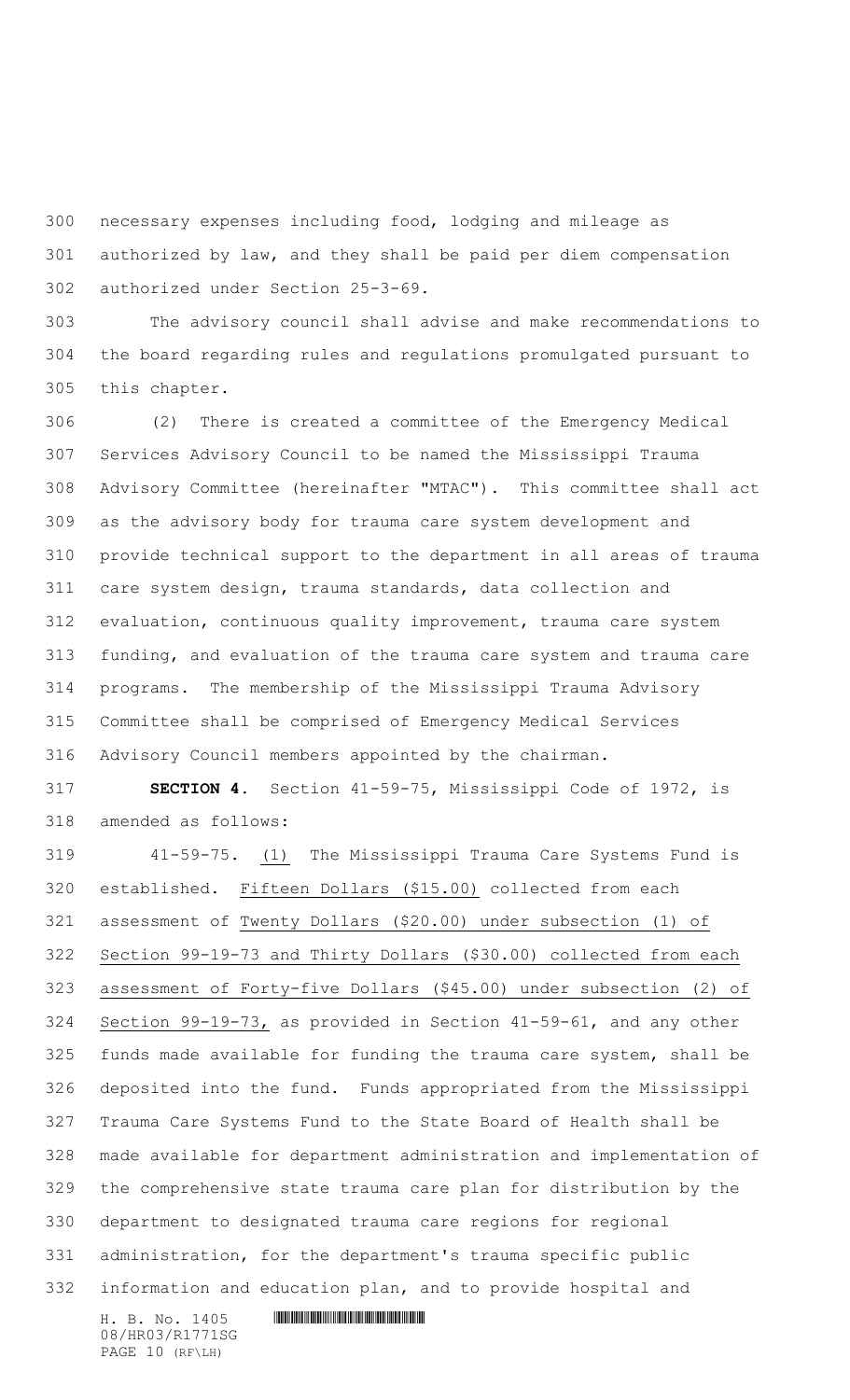physician indigent trauma care block grant funding to trauma centers designated by the department. All designated trauma care hospitals are eligible to contract with the department for these funds.

 (2) The Mississippi Trauma Care Escrow Fund is created as a special fund in the State Treasury. Whenever the amount in the Mississippi Trauma Care Systems Fund exceeds Twenty-five Million Dollars (\$25,000,000.00) in any fiscal year, the State Fiscal Officer shall transfer the amount above Twenty-five Million Dollars (\$25,000,000.00) to the Trauma Care Escrow Fund. Monies in the Trauma Care Escrow Fund shall not lapse into the State General Fund at the end of the fiscal year, and all interest and other earnings on the monies in the Trauma Care Escrow Fund shall be deposited to the credit of the Trauma Care Escrow Fund.

 **SECTION 5.** Section 27-19-43, Mississippi Code of 1972, is amended as follows:

 27-19-43. (1) License tags, substitute tags and decals for individual fleets and for private carriers of passengers, school buses (excluding school buses owned by a school district in the state), church buses, taxicabs, ambulances, hearses, motorcycles and private carriers of property, and private commercial carriers of property of a gross weight of ten thousand (10,000) pounds and less, shall be sold and issued by the tax collectors of the several counties.

 (2) Applications for license tags for motor vehicles in a corporate fleet registered under Section 27-19-66, and applications for all other license tags, substitute tags and decals shall be filed with the commission or the local tax collector of the respective counties and forwarded to the commission for issuance to the applicant. All tags and decals for vehicles owned by the state or any agency or instrumentality thereof, and vehicles owned by a fire protection district, school district or a county or municipality, and all vehicles owned by a

 $H. B. No. 1405$  . HENDIFFERENTIAL SERVICE SERVICE SERVICE SERVICE SERVICE SERVICE SERVICE SERVICE SERVICE SERVICE SERVICE SERVICE SERVICE SERVICE SERVICE SERVICE SERVICE SERVICE SERVICE SERVICE SERVICE SERVICE SERVICE SERVI 08/HR03/R1771SG PAGE 11 (RF\LH)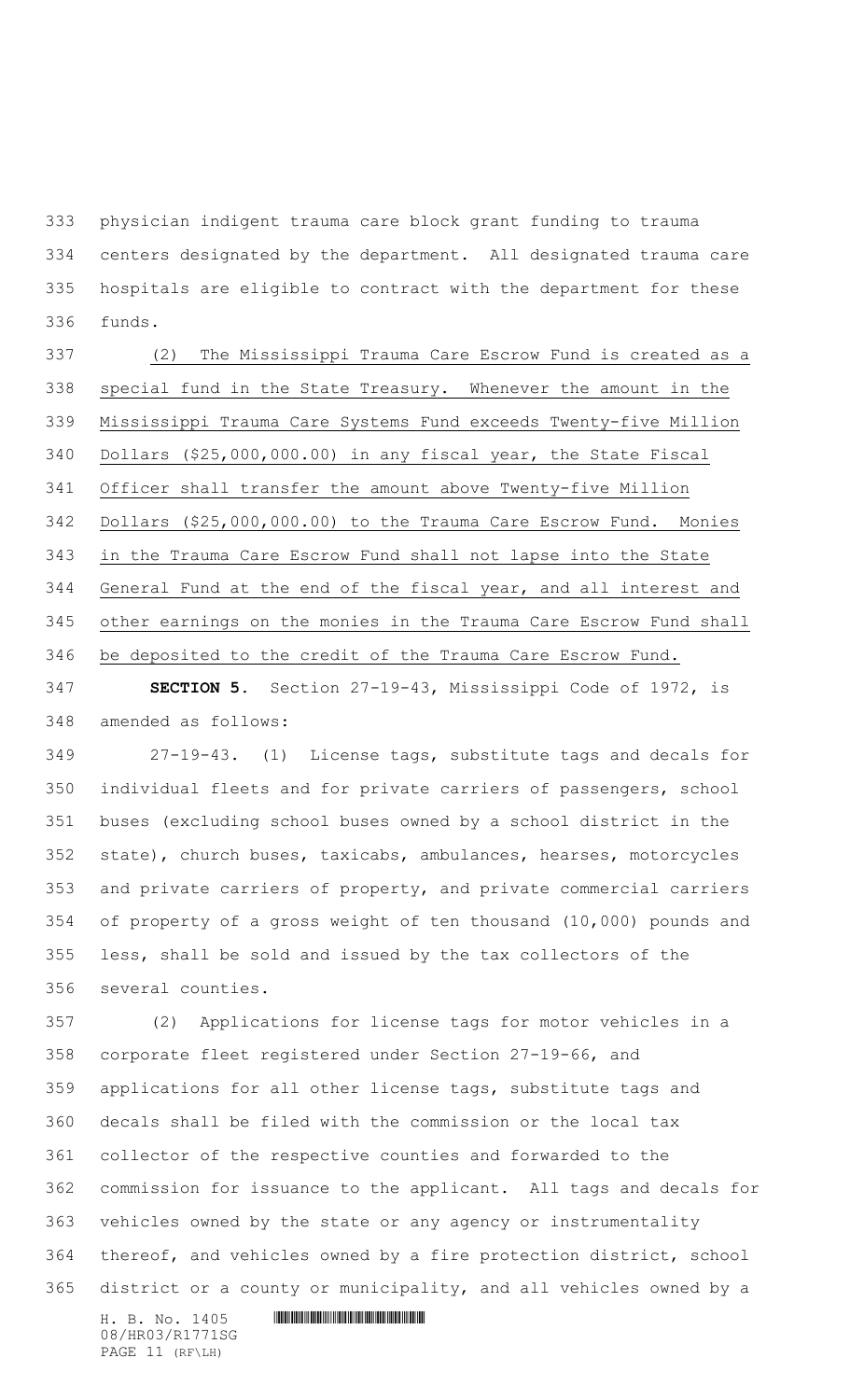road, drainage or levee district shall be issued by the commission.

 (3) In addition to the privilege taxes levied herein, there shall be collected the following registration or tag fee:

 (a) For the issuance of both a license tag and two (2) decals, a fee of Five Dollars (\$5.00).

 (b) For the issuance of up to two (2) decals only, a fee of Three Dollars and Seventy-five Cents (\$3.75).

 (c) Additionally, the tax collector or the commission, as the case may be, shall assess and collect a fee of Four Dollars (\$4.00) upon each set of license tags and two (2) decals issued, or upon each set of two (2) decals issued, and that sum shall be deposited in the Mississippi Trauma Care Systems Fund established in Section 41-59-75, to be used for the purposes set out in that section.

 No tag or decal shall be issued either by a tax collector or by the commission without the collection of such registration fee except substitute tags and decals and license tags for vehicles owned by the State of Mississippi.

 Beginning July 1, 1987, and until the date specified in Section 65-39-35, there shall be levied a registration fee of Five Dollars (\$5.00) in addition to the regular registration fee imposed in paragraphs (a) and (b) of this subsection. Such additional registration fee shall be levied in the same manner as the regular registration fee.

 **SECTION 6.** Section 99-19-73, Mississippi Code of 1972, is amended as follows:

 99-19-73. (1) **Traffic violations.** In addition to any monetary penalties and any other penalties imposed by law, there shall be imposed and collected the following state assessment from each person upon whom a court imposes a fine or other penalty for any violation in Title 63, Mississippi Code of 1972, except

offenses relating to the Mississippi Implied Consent Law (Section

 $H. B. No. 1405$  . HENDIFFERENTIAL SERVICE SERVICE SERVICE SERVICE SERVICE SERVICE SERVICE SERVICE SERVICE SERVICE SERVICE SERVICE SERVICE SERVICE SERVICE SERVICE SERVICE SERVICE SERVICE SERVICE SERVICE SERVICE SERVICE SERVI 08/HR03/R1771SG PAGE 12 (RF\LH)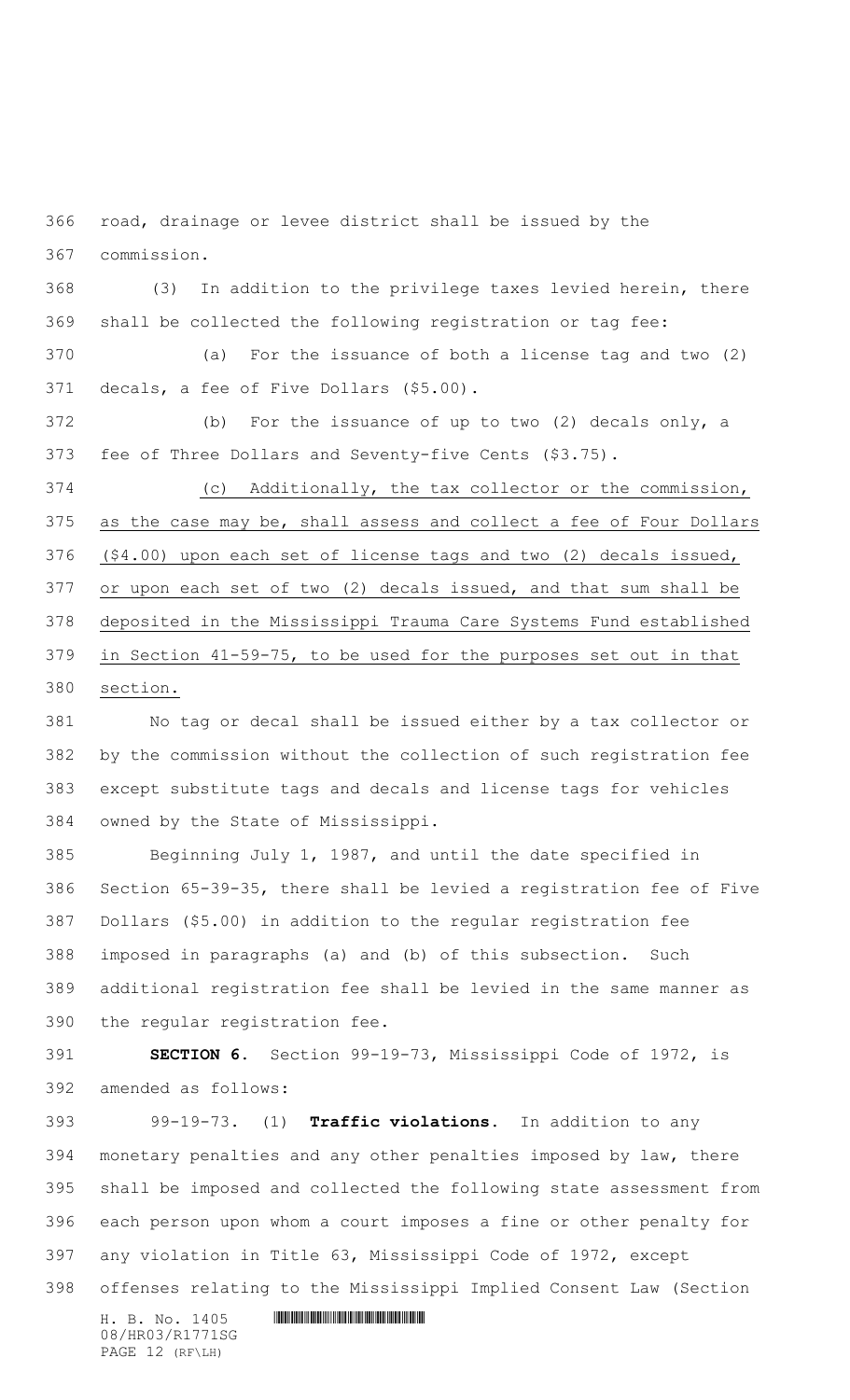63-11-1 et seq.) and offenses relating to vehicular parking or

| registration:<br>400 |  |
|----------------------|--|
|----------------------|--|

PAGE 13 (RF\LH)

| 401 | <b>FUND</b><br><b>AMOUNT</b>                                       |
|-----|--------------------------------------------------------------------|
| 402 | State Court Education Fund\$<br>1.50                               |
| 403 | State Prosecutor Education Fund<br>1.00                            |
| 404 | Vulnerable Adults Training,                                        |
| 405 | .50<br>Investigation and Prosecution Trust Fund                    |
| 406 | .50<br>Child Support Prosecution Trust Fund                        |
| 407 | Driver Training Penalty Assessment Fund<br>7.00                    |
| 408 | 5.00<br>Law Enforcement Officers Training Fund                     |
| 409 | Spinal Cord and Head Injury Trust Fund                             |
| 410 | 6.00<br>(for all moving violations)                                |
| 411 | 20.00<br>Emergency Medical Services Operating Fund                 |
| 412 | Mississippi Leadership Council on Aging Fund<br>1.00               |
| 413 | Law Enforcement Officers and Fire Fighters Death                   |
| 414 | .50<br>Benefits Trust Fund                                         |
| 415 | Law Enforcement Officers and Fire Fighters                         |
| 416 | 1.00<br>Disability Benefits Trust Fund                             |
| 417 | State Prosecutor Compensation Fund for the purpose                 |
| 418 | of providing additional compensation for legal                     |
| 419 | assistants to district attorneys<br>1.50                           |
| 420 | Crisis Intervention Mental Health Fund<br>10.00                    |
| 421 | 10.00                                                              |
| 422 | 2.89<br>Capital Defense Counsel Fund                               |
| 423 | 2.29<br>Indigent Appeals Fund                                      |
| 424 | 2.33<br>Capital Post-Conviction Counsel Fund                       |
| 425 | .49<br>Victims of Domestic Violence Fund                           |
| 426 | Public Defenders Education Fund<br>1.00                            |
| 427 | TOTAL STATE ASSESSMENT\$ 74.50                                     |
| 428 | Implied Consent Law violations. In addition to any<br>(2)          |
| 429 | monetary penalties and any other penalties imposed by law, there   |
| 430 | shall be imposed and collected the following state assessment from |
| 431 | each person upon whom a court imposes a fine or any other penalty  |
|     | H. B. No. 1405<br>08/HR03/R1771SG                                  |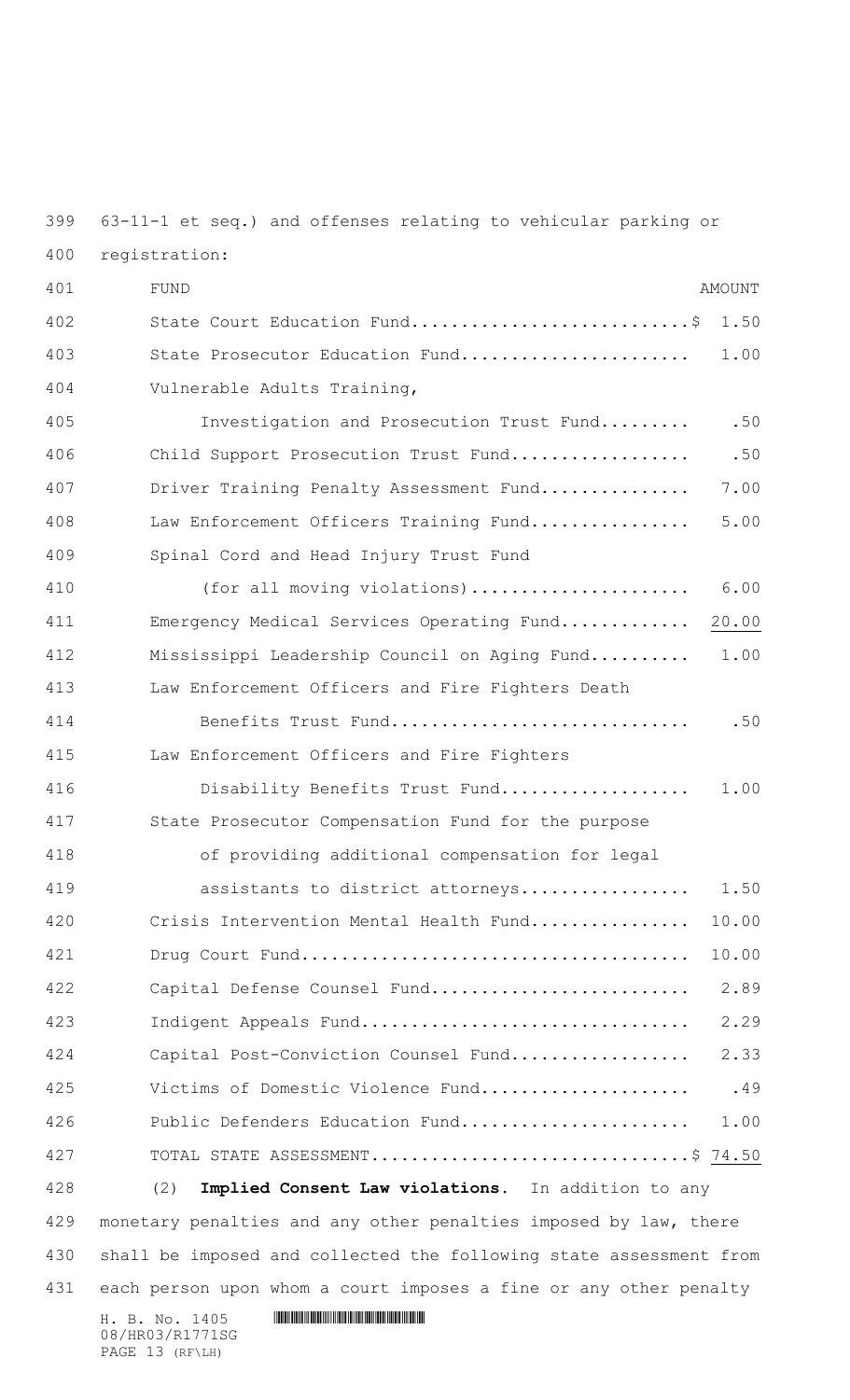for any violation of the Mississippi Implied Consent Law (Section 63-11-1 et seq.):

 $H. B. No. 1405$  . HENR1771 SET AND A SET AND A SET AND A SET AND A SET AND RELATIONSHIPS A SET AND RELATIONSHIPS AND RELATIONSHIPS AND RELATIONSHIPS AND RELATIONSHIPS AND RELATIONSHIPS AND RELATIONSHIPS AND RELATIONSHIPS AN 08/HR03/R1771SG FUND AMOUNT Crime Victims' Compensation Fund......................\$ 10.00 436 State Court Education Fund................................ 1.50 State Prosecutor Education Fund....................... 1.00 Vulnerable Adults Training, 439 Investigation and Prosecution Trust Fund......... .50 440 Child Support Prosecution Trust Fund.............................50 441 Driver Training Penalty Assessment Fund................ 22.00 Law Enforcement Officers Training Fund................ 11.00 Emergency Medical Services Operating Fund............. 45.00 Mississippi Alcohol Safety Education Program Fund..... 5.00 Federal-State Alcohol Program Fund.................... 10.00 Mississippi Crime Laboratory 447 Implied Consent Law Fund............................ 25.00 448 Spinal Cord and Head Injury Trust Fund................. 25.00 Capital Defense Counsel Fund.......................... 2.89 Indigent Appeals Fund................................. 2.29 Capital Post-Conviction Counsel Fund.................. 2.33 452 Victims of Domestic Violence Fund.................................49 State General Fund.................................... 35.00 Law Enforcement Officers and Fire Fighters Death Benefits Trust Fund.............................. .50 Law Enforcement Officers and Fire Fighters Disability Benefits Trust Fund.............................. 1.00 State Prosecutor Compensation Fund for the purpose of providing additional compensation for legal 460 assistants to district attorneys.................. 1.50 Crisis Intervention Mental Health Fund................ 10.00 Drug Court Fund....................................... 10.00 Statewide Victims' Information and Notification System Fund...................................... 6.00

PAGE 14 (RF\LH)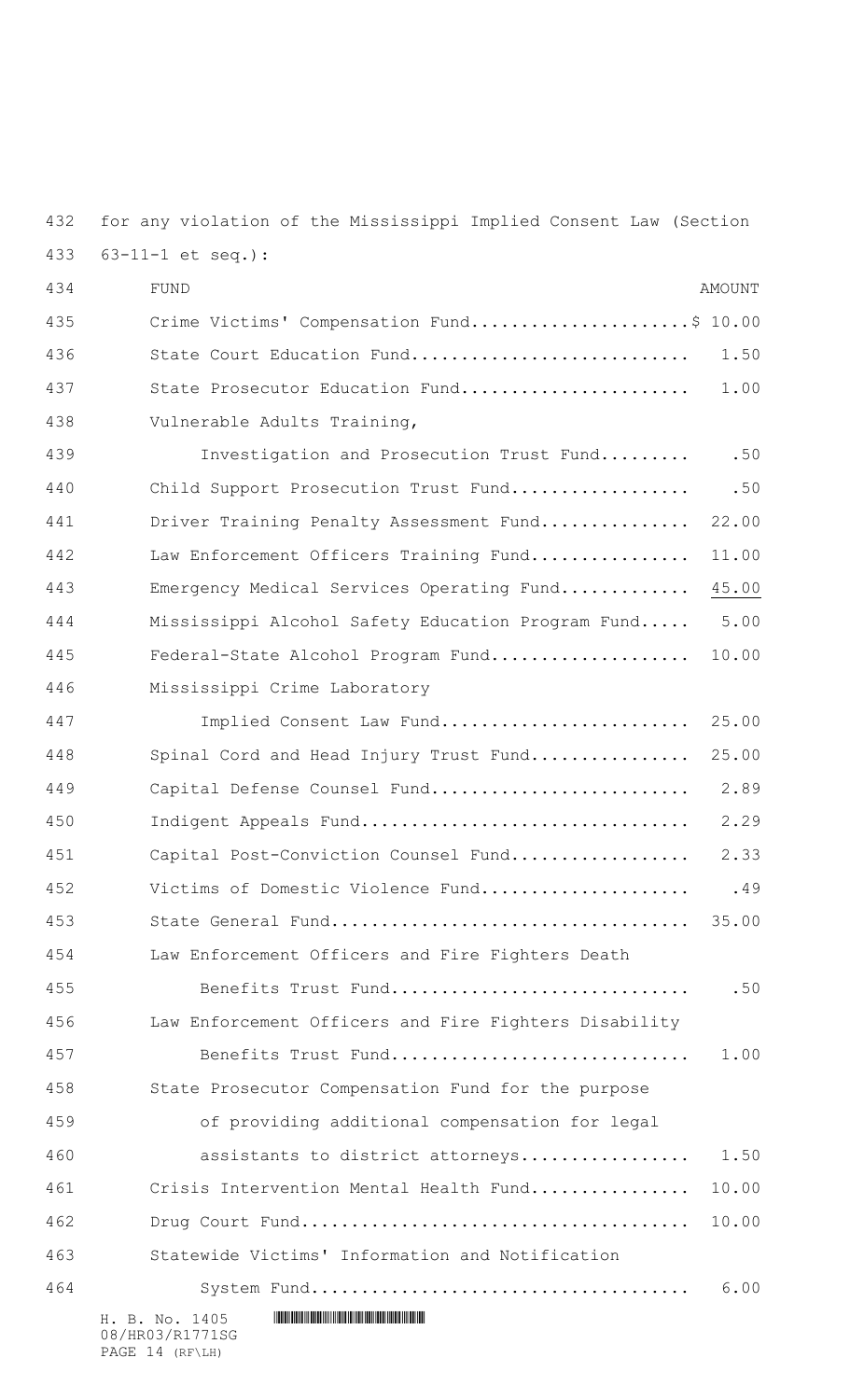| 465 | Public Defenders Education Fund | 1.00 |
|-----|---------------------------------|------|
| 466 | TOTAL STATE ASSESSMENT\$229.50  |      |

(3) **Game and Fish Law violations.** In addition to any

 monetary penalties and any other penalties imposed by law, there shall be imposed and collected the following state assessment from each person upon whom a court imposes a fine or other penalty for any violation of the game and fish statutes or regulations of this state:

| 473 | FUND                                                             | <b>AMOUNT</b> |
|-----|------------------------------------------------------------------|---------------|
| 474 | State Court Education Fund\$                                     | 1.50          |
| 475 | State Prosecutor Education Fund                                  | 1.00          |
| 476 | Law Enforcement Officers Training Fund                           | 5.00          |
| 477 | Hunter Education and Training Program Fund                       | 5.00          |
| 478 |                                                                  | 30.00         |
| 479 | Law Enforcement Officers and Fire Fighters Death                 |               |
| 480 | Benefits Trust Fund                                              | .50           |
| 481 | Law Enforcement Officers and Fire Fighters Disability            |               |
| 482 | Benefits Trust Fund                                              | 1.00          |
| 483 | State Prosecutor Compensation Fund for the purpose               |               |
| 484 | of providing additional compensation for legal                   |               |
| 485 | assistants to district attorneys                                 | 1.00          |
| 486 | Crisis Intervention Mental Health Fund                           | 10.00         |
| 487 |                                                                  | 10.00         |
| 488 | Capital Defense Counsel Fund                                     | 2.89          |
| 489 | Indigent Appeals Fund                                            | 2.29          |
| 490 | Capital Post-Conviction Counsel Fund                             | 2.33          |
| 491 | Victims of Domestic Violence Fund                                | .49           |
| 492 | Public Defenders Education Fund                                  | 1.00          |
| 493 |                                                                  |               |
| 494 | Litter Law violations. In addition to any monetary<br>(4)        |               |
| 495 | penalties and any other penalties imposed by law, there shall be |               |
| 496 | imposed and collected the following state assessment from each   |               |

 $H. B. No. 1405$  . HENDER SERVICE SERVICE SERVICE SERVICE SERVICE SERVICE SERVICE SERVICE SERVICE SERVICE SERVICE SERVICE SERVICE SERVICE SERVICE SERVICE SERVICE SERVICE SERVICE SERVICE SERVICE SERVICE SERVICE SERVICE SERVIC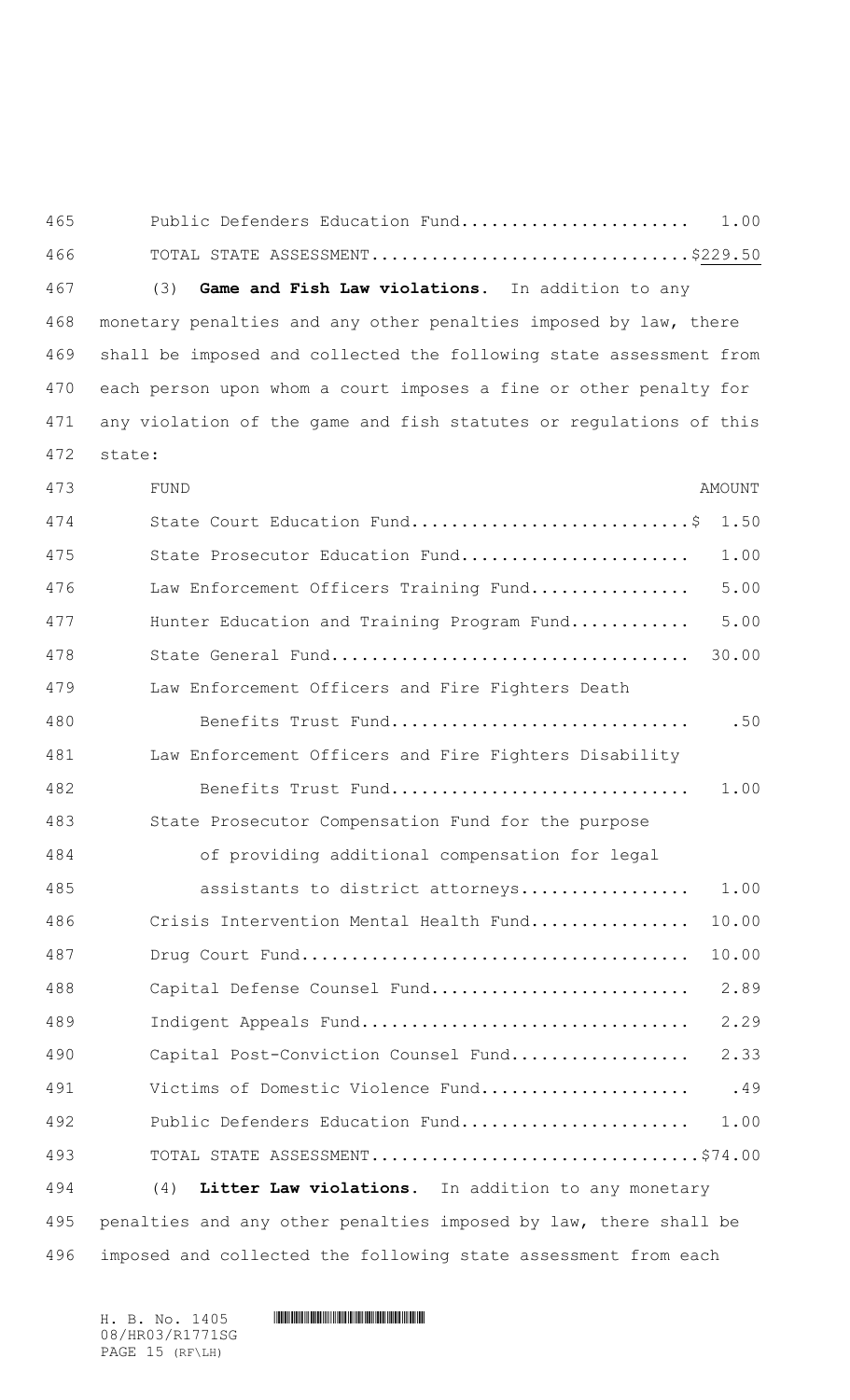person upon whom a court imposes a fine or other penalty for any violation of Section 97-15-29 or 97-15-30:

 FUND AMOUNT Statewide Litter Prevention Fund.......................\$25.00 TOTAL STATE ASSESSMENT.................................\$25.00 (5) **Speeding, reckless and careless driving violations.** In addition to any assessment imposed under subsection (1) or (2) of this section, there shall be imposed and collected the following state assessment from each person upon whom a court imposes a fine or other penalty for driving a vehicle on a road or highway: (a) At a speed that exceeds the posted speed limit by at least ten (10) miles per hour but not more than twenty (20) miles per hour..............................................\$10.00 (b) At a speed that exceeds the posted speed limit by at least twenty (20) miles per hour but not more than thirty (30) miles per hour..............................................\$20.00 (c) At a speed that exceeds the posted speed limit by 514 thirty (30) miles per hour or more..............................\$30.00 (d) In violation of Section 63-3-1201, which is the offense of reckless driving.................................\$10.00 (e) In violation of Section 63-3-1213, which is the offense of careless driving.................................\$10.00 All assessments collected under this subsection shall be deposited into the Mississippi Trauma Care Systems Fund established under Section 41-59-75. (6) **Other misdemeanors.** In addition to any monetary penalties and any other penalties imposed by law, there shall be imposed and collected the following state assessment from each

 person upon whom a court imposes a fine or other penalty for any 526 misdemeanor violation not specified in subsection (1), (2), (3), (4) or (5) of this section, except offenses relating to vehicular parking or registration:

529 FUND FUND

 $H. B. No. 1405$  . HENDIFFERENTIAL SERVICE SERVICE SERVICE SERVICE SERVICE SERVICE SERVICE SERVICE SERVICE SERVICE SERVICE SERVICE SERVICE SERVICE SERVICE SERVICE SERVICE SERVICE SERVICE SERVICE SERVICE SERVICE SERVICE SERVI

08/HR03/R1771SG PAGE 16 (RF\LH)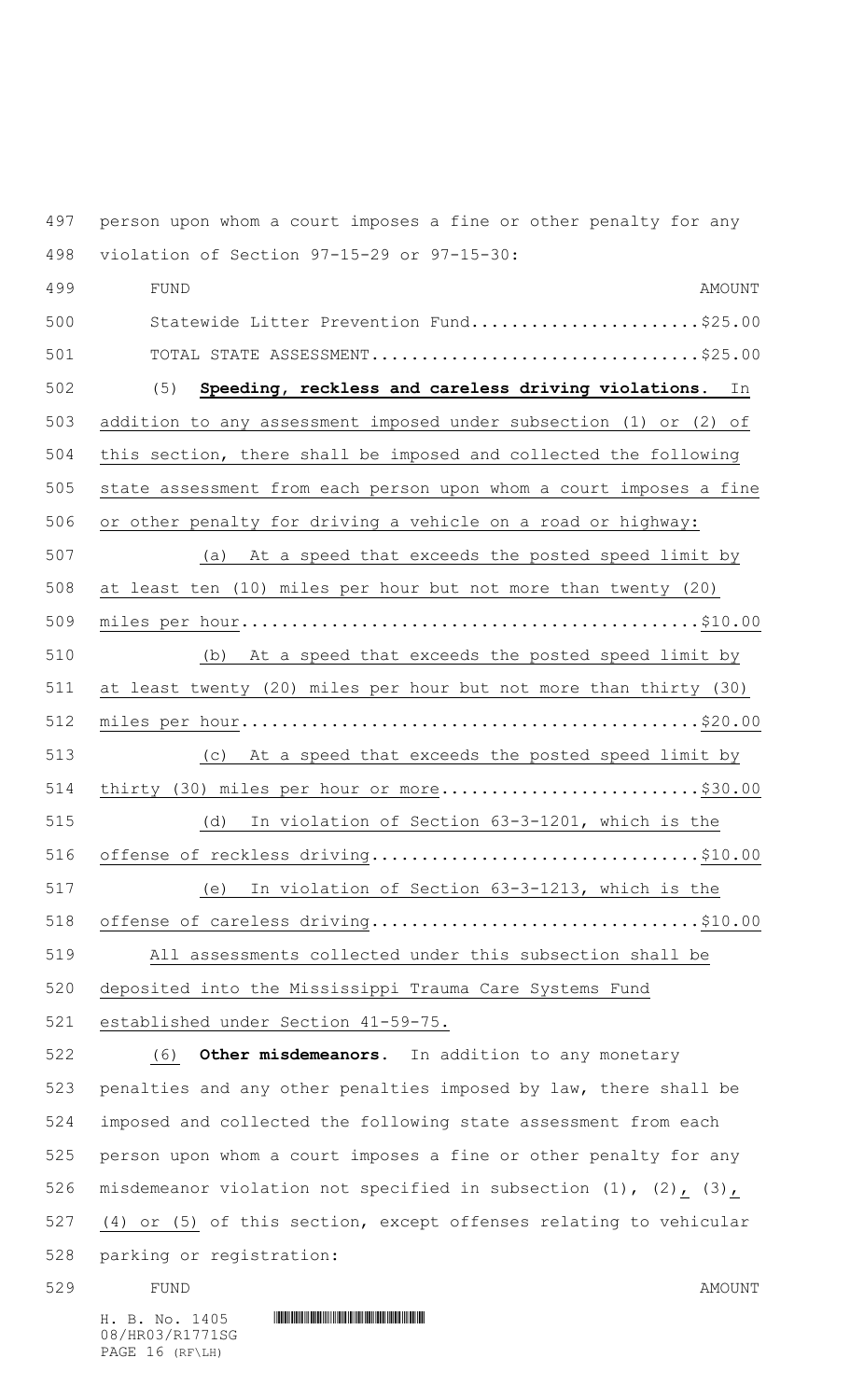| 530 | Crime Victims' Compensation Fund\$ 10.00                             |       |
|-----|----------------------------------------------------------------------|-------|
| 531 | State Court Education Fund                                           | 1.50  |
| 532 | State Prosecutor Education Fund                                      | 1.00  |
| 533 | Vulnerable Adults Training,                                          |       |
| 534 | Investigation and Prosecution Trust Fund                             | .50   |
| 535 | Child Support Prosecution Trust Fund                                 | .50   |
| 536 | Law Enforcement Officers Training Fund                               | 5.00  |
| 537 | Capital Defense Counsel Fund                                         | 2.89  |
| 538 | Indigent Appeals Fund                                                | 2.29  |
| 539 | Capital Post-Conviction Counsel Fund                                 | 2.33  |
| 540 | Victims of Domestic Violence Fund                                    | .49   |
| 541 |                                                                      | 30.00 |
| 542 | State Crime Stoppers Fund                                            | 1.50  |
| 543 | Law Enforcement Officers and Fire Fighters Death                     |       |
| 544 | Benefits Trust Fund                                                  | .50   |
| 545 | Law Enforcement Officers and Fire Fighters Disability                |       |
| 546 | Benefits Trust Fund                                                  | 1.00  |
| 547 | State Prosecutor Compensation Fund for the purpose                   |       |
| 548 | of providing additional compensation for legal                       |       |
| 549 | assistants to district attorneys                                     | 1.50  |
| 550 | Crisis Intervention Mental Health Fund                               | 10.00 |
| 551 |                                                                      | 8.00  |
| 552 | Judicial Performance Fund                                            | 2.00  |
| 553 | Statewide Victims' Information and Notification                      |       |
| 554 |                                                                      | 6.00  |
| 555 | Public Defenders Education Fund                                      | 1.00  |
| 556 | TOTAL STATE ASSESSMENT\$ 88.00                                       |       |
| 557 | <b>Other felonies.</b> In addition to any monetary penalties<br>(7)  |       |
| 558 | and any other penalties imposed by law, there shall be imposed and   |       |
| 559 | collected the following state assessment from each person upon       |       |
| 560 | whom a court imposes a fine or other penalty for any felony          |       |
| 561 | violation not specified in subsection $(1)$ , $(2)$ or $(3)$ of this |       |
| 562 | section:                                                             |       |
|     | H. B. No. 1405                                                       |       |

08/HR03/R1771SG PAGE 17 (RF\LH)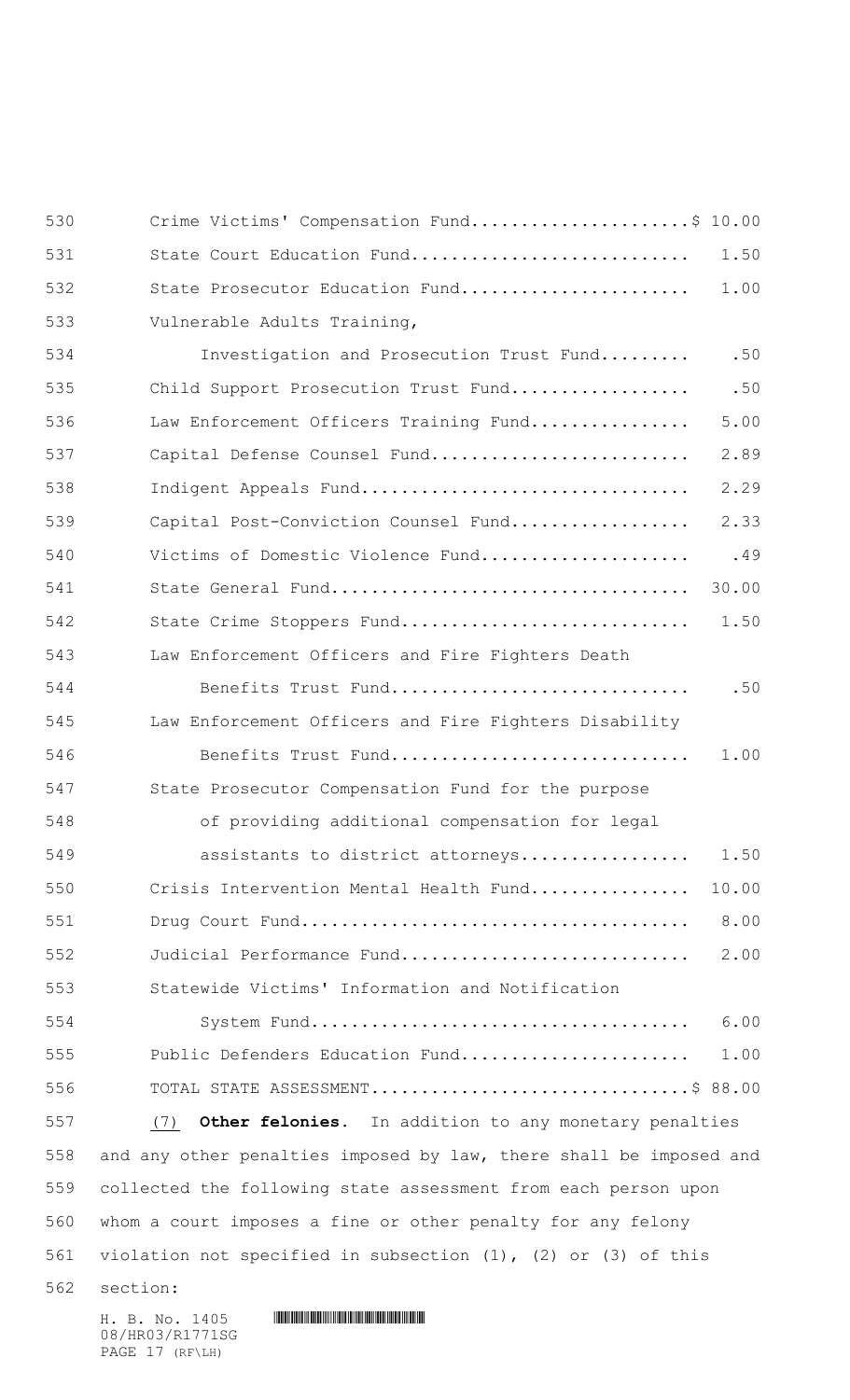| 563 | <b>FUND</b>                                                       | <b>AMOUNT</b> |
|-----|-------------------------------------------------------------------|---------------|
| 564 | Crime Victims' Compensation Fund\$ 10.00                          |               |
| 565 | State Court Education Fund                                        | 1.50          |
| 566 | State Prosecutor Education Fund                                   | 1.00          |
| 567 | Vulnerable Adults Training,                                       |               |
| 568 | Investigation and Prosecution Trust Fund                          | .50           |
| 569 | Child Support Prosecution Trust Fund                              | .50           |
| 570 | Law Enforcement Officers Training Fund                            | 5.00          |
| 571 | Capital Defense Counsel Fund                                      | 2.89          |
| 572 | Indigent Appeals Fund                                             | 2.29          |
| 573 | Capital Post-Conviction Counsel Fund                              | 2.33          |
| 574 | Victims of Domestic Violence Fund                                 | .49           |
| 575 |                                                                   | 60.00         |
| 576 | Criminal Justice Fund                                             | 50.00         |
| 577 | Law Enforcement Officers and Fire Fighters Death                  |               |
| 578 | Benefits Trust Fund                                               | .50           |
| 579 | Law Enforcement Officers and Fire Fighters Disability             |               |
| 580 | Benefits Trust Fund                                               | 1.00          |
| 581 | State Prosecutor Compensation Fund for the purpose                |               |
| 582 | of providing additional compensation for legal                    |               |
| 583 | assistants to district attorneys                                  | 1.50          |
| 584 | Crisis Intervention Mental Health Fund                            | 10.00         |
| 585 |                                                                   | 10.00         |
| 586 | Statewide Victims' Information and Notification                   |               |
| 587 |                                                                   | 6.00          |
| 588 | Public Defenders Education Fund                                   | 1.00          |
| 589 | TOTAL STATE ASSESSMENT\$166.50                                    |               |
| 590 | (8) If a fine or other penalty imposed is suspended, in           |               |
| 591 | whole or in part, such suspension shall not affect the state      |               |
| 592 | assessment under this section. No state assessment imposed under  |               |
| 593 | the provisions of this section may be suspended or reduced by the |               |
| 594 | court.                                                            |               |

08/HR03/R1771SG PAGE 18 (RF\LH)

H. B. No. 1405 A. No. 1405 A. No. 1405 A. No. 1405 A. No. 1405 A. No. 1405 A. No. 1405 A. No. 1405 A. No. 140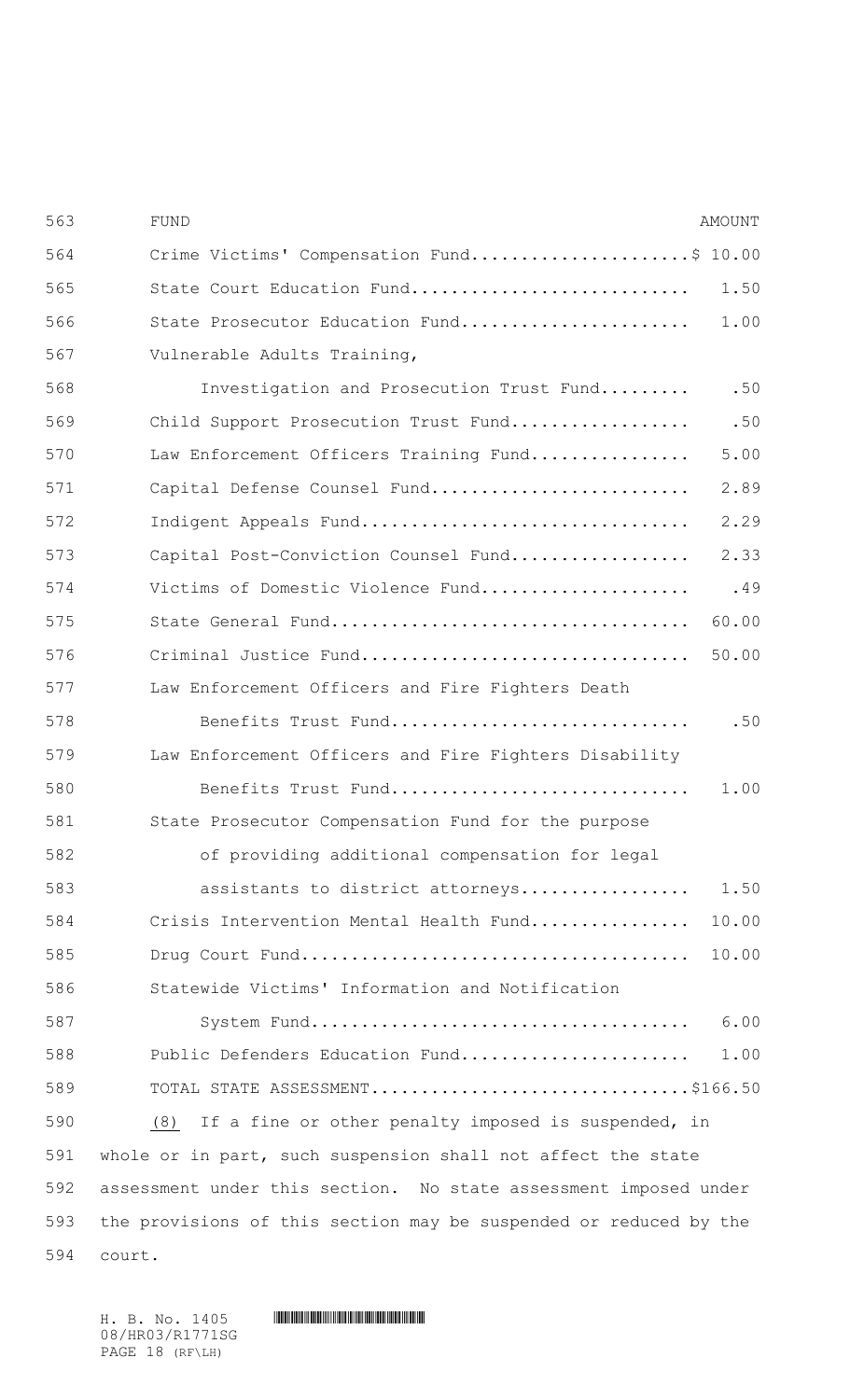(9) After a determination by the court of the amount due, it shall be the duty of the clerk of the court to promptly collect all state assessments imposed under the provisions of this section. The state assessments imposed under the provisions of this section may not be paid by personal check. It shall be the duty of the chancery clerk of each county to deposit all such state assessments collected in the circuit, county and justice courts in such county on a monthly basis with the State Treasurer pursuant to appropriate procedures established by the State Auditor. The chancery clerk shall make a monthly lump-sum deposit of the total state assessments collected in the circuit, county and justice courts in such county under this section, and shall report to the Department of Finance and Administration the total number of violations under each subsection for which state assessments were collected in the circuit, county and justice courts in such county during such month. It shall be the duty of the municipal clerk of each municipality to deposit all such state assessments collected in the municipal court in such municipality on a monthly basis with the State Treasurer pursuant to appropriate procedures established by the State Auditor. The municipal clerk shall make a monthly lump-sum deposit of the total state assessments collected in the municipal court in such municipality under this section, and shall report to the Department of Finance and Administration the total number of violations under each subsection for which state assessments were collected in the municipal court in such municipality during such month.

 (10) It shall be the duty of the Department of Finance and Administration to deposit on a monthly basis all such state assessments into the proper special fund in the State Treasury. The monthly deposit shall be based upon the number of violations reported under each subsection and the pro rata amount of such assessment due to the appropriate special fund. The Department of

 $H. B. No. 1405$  . HENDIFFERENTIAL SERVICE SERVICE SERVICE SERVICE SERVICE SERVICE SERVICE SERVICE SERVICE SERVICE SERVICE SERVICE SERVICE SERVICE SERVICE SERVICE SERVICE SERVICE SERVICE SERVICE SERVICE SERVICE SERVICE SERVI 08/HR03/R1771SG PAGE 19 (RF\LH)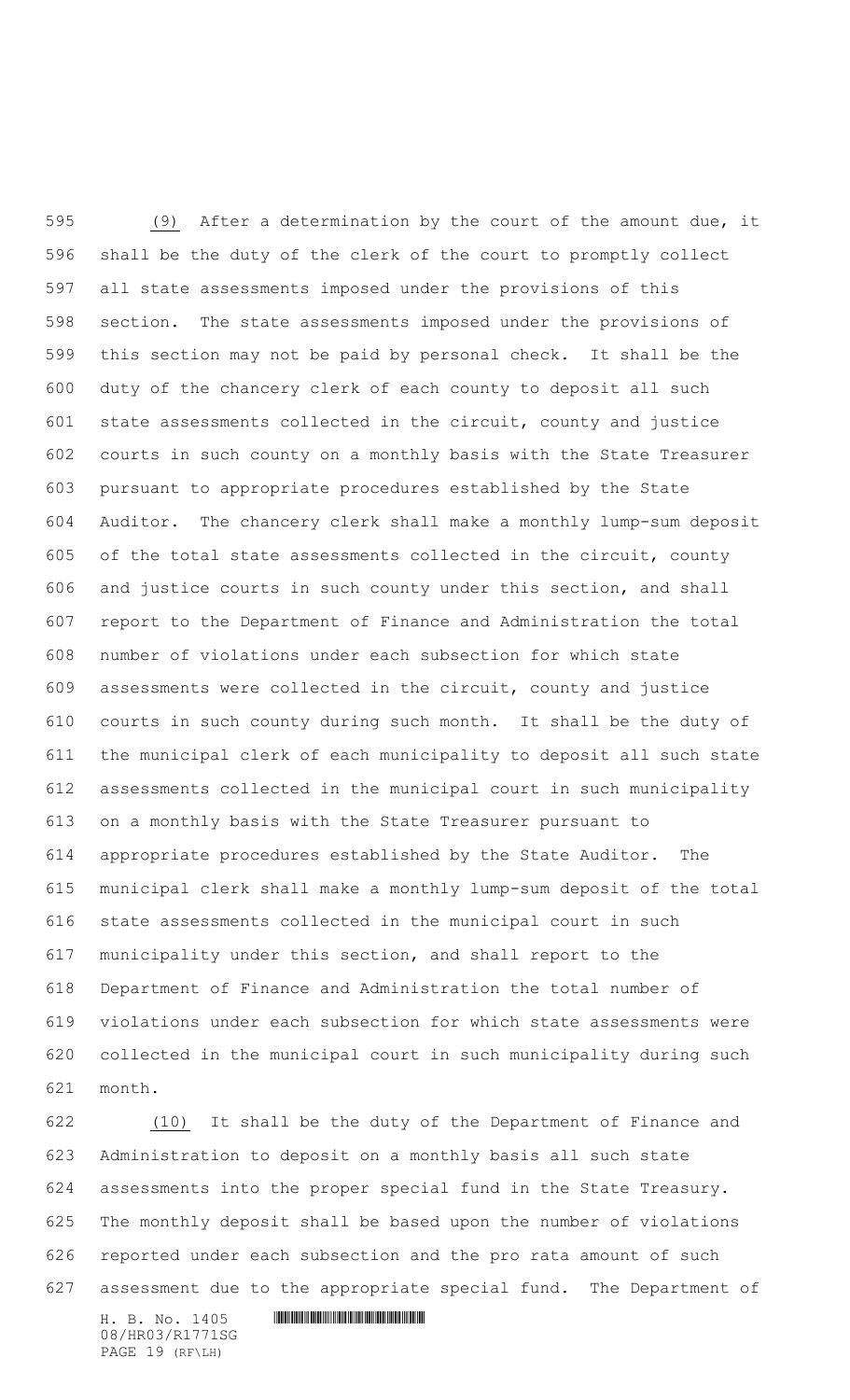Finance and Administration shall issue regulations providing for the proper allocation of these special funds.

 (11) The State Auditor shall establish by regulation procedures for refunds of state assessments, including refunds associated with assessments imposed before July 1, 1990, and refunds after appeals in which the defendant's conviction is reversed. The Auditor shall provide in such regulations for certification of eligibility for refunds and may require the defendant seeking a refund to submit a verified copy of a court order or abstract by which such defendant is entitled to a refund. All refunds of state assessments shall be made in accordance with the procedures established by the Auditor.

 **SECTION 7.** (1) There is levied a point-of-sale fee of Fifty Dollars (\$50.00) on the retail sales of all-terrain vehicles and motorcycles as defined in Section 63-21-5. The seller of an all-terrain vehicle or a motorcycle shall collect the fee from the purchaser at the time of sale and remit the fee to the State Tax Commission, which shall deposit the proceeds of the fees into the Mississippi Trauma Care Systems Fund created in Section 41-59-75.

 (2) The seller of an all-terrain vehicle or a motorcycle shall provide a written statement to the purchaser, which may be printed on the sales receipt, that reads as follows: "\$50.00 of the amount that you paid for this vehicle will be used to fund the Mississippi Trauma Care System."

 **SECTION 8.** Any hospital that reasonably activates a trauma care team in response to a request for trauma care services may charge the patient for the reasonable cost of activating those services and shall be reimbursed for those services by the health care insurer by assignment from the patient or from the patient. That cost shall be reimbursed regardless of whether services were actually rendered to the patient, and those trauma care services shall be deemed as a matter of law to have been medical services provided to the patient.

08/HR03/R1771SG PAGE 20 (RF\LH)

 $H. B. No. 1405$  . HENDER THE SET OF SET OF SET OF SET OF SET OF SET OF SET OF SET OF SET OF SET OF SET OF SET OF SET OF SET OF SET OF SET OF SET OF SET OF SET OF SET OF SET OF SET OF SET OF SET OF SET OF SET OF SET OF SET O